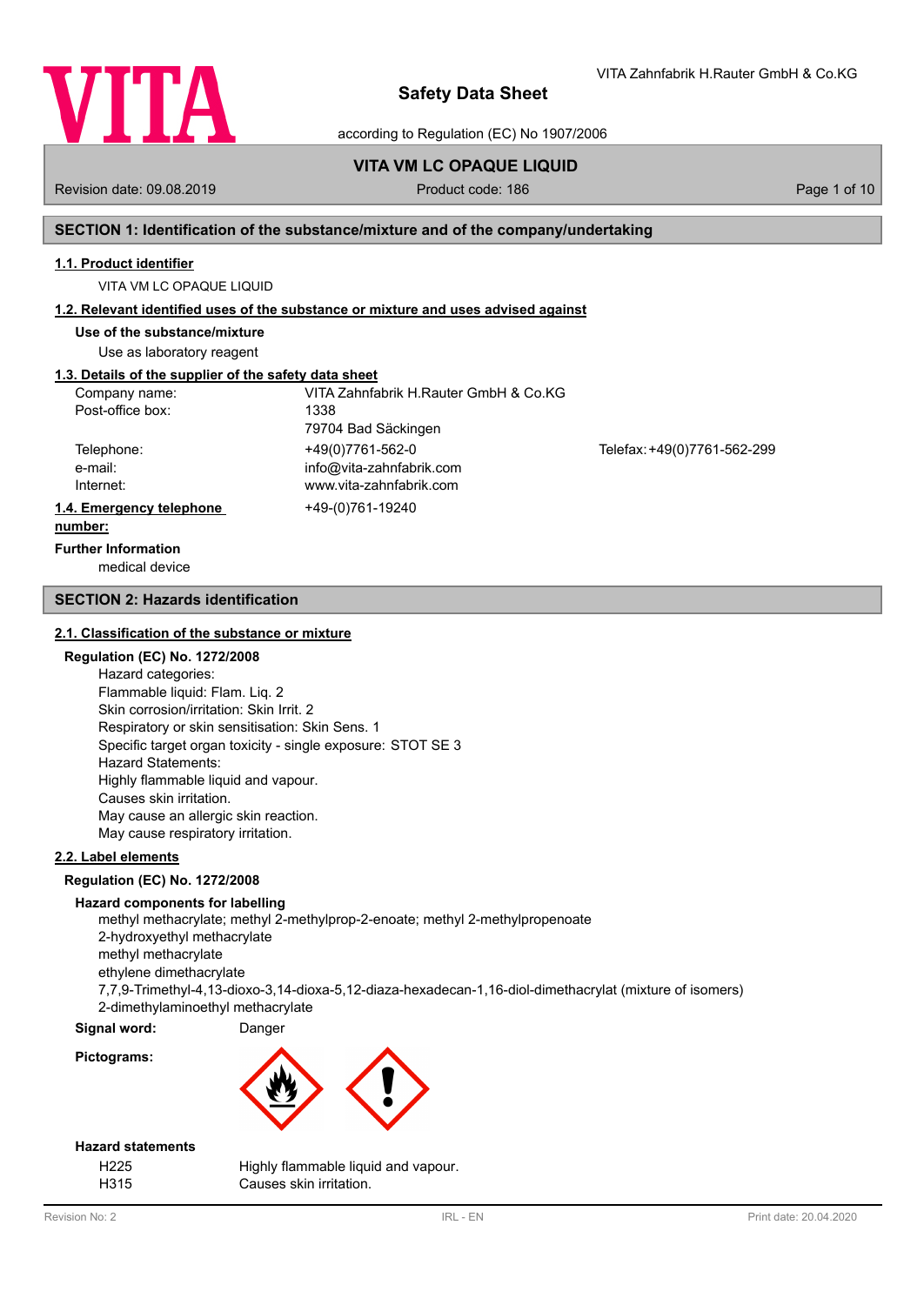

according to Regulation (EC) No 1907/2006

# **VITA VM LC OPAQUE LIQUID**

| Revision date: 09.08.2019       | Product code: 186                                                                                 | Page 2 of 10 |
|---------------------------------|---------------------------------------------------------------------------------------------------|--------------|
| H317                            | May cause an allergic skin reaction.                                                              |              |
| H335                            | May cause respiratory irritation.                                                                 |              |
| <b>Precautionary statements</b> |                                                                                                   |              |
| P210                            | Keep away from heat, hot surfaces, sparks, open flames and other ignition sources. No<br>smoking. |              |
| P233                            | Keep container tightly closed.                                                                    |              |

- P261 Avoid breathing dust/fume/gas/mist/vapours/spray.<br>P280 Wear protective gloves/protective clothing/eve protective
- P280 Wear protective gloves/protective clothing/eye protection/face protection.<br>P233 Keep container tightly closed.
- Keep container tightly closed.

## **2.3. Other hazards**

No information available.

## **SECTION 3: Composition/information on ingredients**

## **3.2. Mixtures**

## **Hazardous components**

| CAS <sub>No</sub> | Chemical name                                                                                              |                                                                                                 |                  | Quantity   |
|-------------------|------------------------------------------------------------------------------------------------------------|-------------------------------------------------------------------------------------------------|------------------|------------|
|                   | EC No                                                                                                      | Index No                                                                                        | <b>REACH No</b>  |            |
|                   | <b>GHS Classification</b>                                                                                  |                                                                                                 |                  |            |
| 97-90-5           | ethylene dimethacrylate                                                                                    |                                                                                                 |                  | $55 - 60%$ |
|                   | 202-617-2                                                                                                  | 607-114-00-5                                                                                    | 01-2119965172-38 |            |
|                   | Skin Sens. 1, STOT SE 3; H317 H335                                                                         |                                                                                                 |                  |            |
| 80-62-6           | methyl methacrylate                                                                                        |                                                                                                 |                  | $20 - 25%$ |
|                   | 201-297-1                                                                                                  | 607-035-00-6                                                                                    | 01-2119452498-28 |            |
|                   |                                                                                                            | Flam. Lig. 2, Skin Irrit. 2, Skin Sens. 1, STOT SE 3; H225 H315 H317 H335                       |                  |            |
| 72869-86-4        | 7,7,9-Trimethyl-4,13-dioxo-3,14-dioxa-5,12-diaza-hexadecan-1,16-diol-dimethacrylat (mixture of<br>isomers) |                                                                                                 |                  | $10 - 5\%$ |
|                   | 276-957-5                                                                                                  |                                                                                                 | 01-2120751202-68 |            |
|                   | Skin Sens. 1B, Aquatic Chronic 3; H317 H412                                                                |                                                                                                 |                  |            |
| 10373-78-1        | Camphorquinone                                                                                             |                                                                                                 | $1 - 5\%$        |            |
|                   | 233-814-1                                                                                                  |                                                                                                 |                  |            |
|                   | Skin Irrit. 2, Eye Irrit. 2, STOT SE 3; H315 H319 H335                                                     |                                                                                                 |                  |            |
| 2867-47-2         | 2-dimethylaminoethyl methacrylate                                                                          |                                                                                                 |                  | $1 - 5\%$  |
|                   | 220-688-8                                                                                                  | 607-132-00-3                                                                                    |                  |            |
|                   |                                                                                                            | Acute Tox. 4, Acute Tox. 4, Skin Irrit. 2, Eye Irrit. 2, Skin Sens. 1; H312 H302 H315 H319 H317 |                  |            |
| 868-77-9          | 2-hydroxyethyl methacrylate                                                                                |                                                                                                 |                  | $1 - 5\%$  |
|                   | 212-782-2                                                                                                  | 607-124-00-X                                                                                    |                  |            |
|                   | Skin Irrit. 2, Eye Irrit. 2, Skin Sens. 1; H315 H319 H317                                                  |                                                                                                 |                  |            |
| 80-62-6           |                                                                                                            | methyl methacrylate; methyl 2-methylprop-2-enoate; methyl 2-methylpropenoate                    |                  | < 1 %      |
|                   | 201-297-1                                                                                                  | 607-035-00-6                                                                                    |                  |            |
|                   | Flam. Liq. 2, Skin Irrit. 2, Skin Sens. 1, STOT SE 3; H225 H315 H317 H335                                  |                                                                                                 |                  |            |

Full text of H and EUH statements: see section 16.

## **SECTION 4: First aid measures**

### **4.1. Description of first aid measures**

## **After inhalation**

Provide fresh air. When in doubt or if symptoms are observed, get medical advice.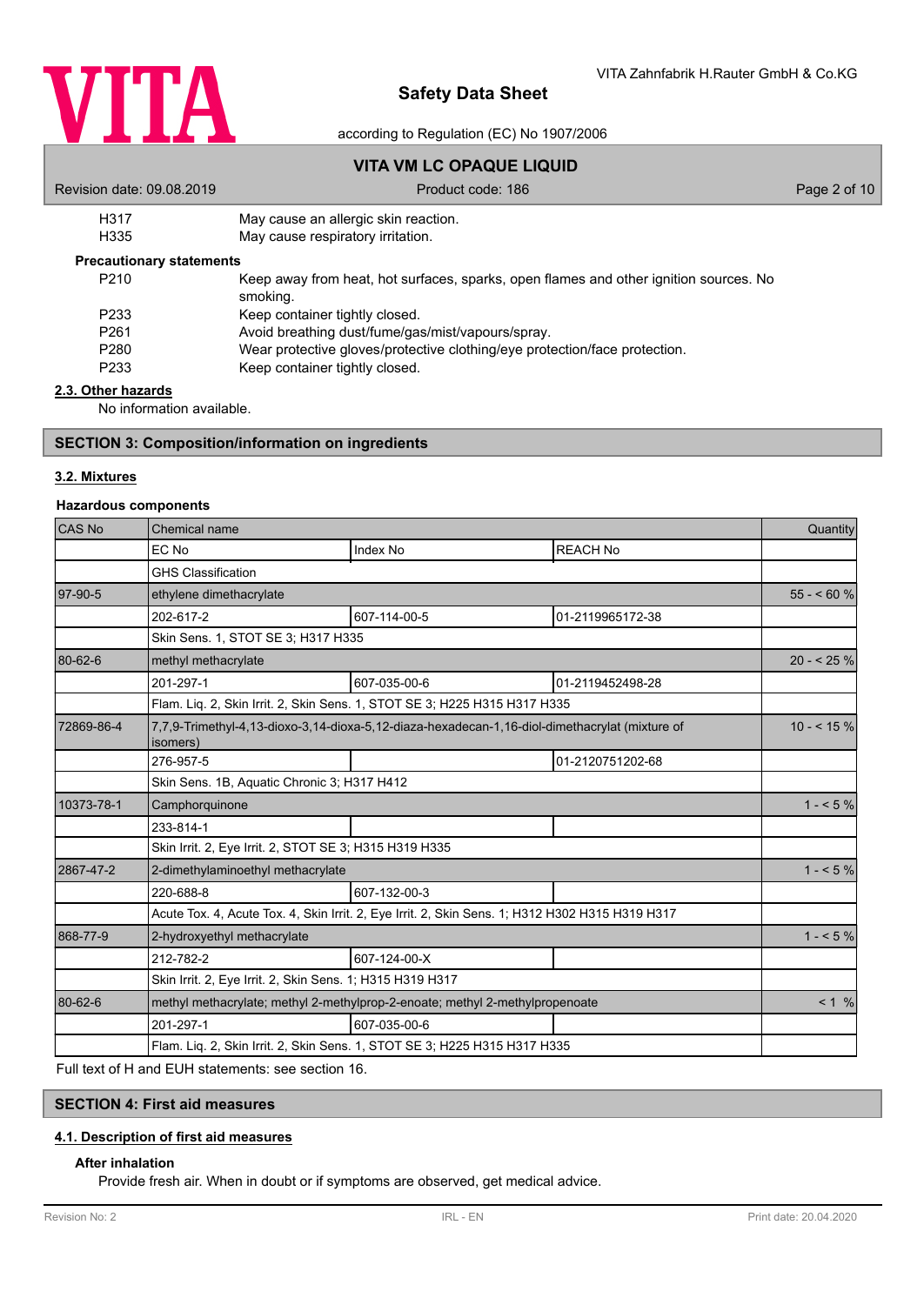

according to Regulation (EC) No 1907/2006

**VITA VM LC OPAQUE LIQUID**

Revision date: 09.08.2019 **Product code: 186** Page 3 of 10

## **After contact with skin**

After contact with skin, wash immediately with plenty of water and soap. Take off immediately all contaminated clothing and wash it before reuse. Medical treatment necessary.

### **After contact with eyes**

After contact with the eyes, rinse with water with the eyelids open for a sufficient length of time, then consult an ophthalmologist immediately.

### **After ingestion**

Rinse mouth immediately and drink plenty of water.

## **4.2. Most important symptoms and effects, both acute and delayed**

No information available.

### **4.3. Indication of any immediate medical attention and special treatment needed**

Treat symptomatically.

### **SECTION 5: Firefighting measures**

### **5.1. Extinguishing media**

### **Suitable extinguishing media**

Carbon dioxide (CO2), Foam, Extinguishing powder.

## **Unsuitable extinguishing media**

**Water** 

### **5.2. Special hazards arising from the substance or mixture**

Highly flammable. Vapours can form explosive mixtures with air.

#### **5.3. Advice for firefighters**

Wear a self-contained breathing apparatus and chemical protective clothing. Full protection suit.

#### **Additional information**

Use water spray jet to protect personnel and to cool endangered containers. Suppress gases/vapours/mists with water spray jet. Collect contaminated fire extinguishing water separately. Do not allow entering drains or surface water.

## **SECTION 6: Accidental release measures**

### **6.1. Personal precautions, protective equipment and emergency procedures**

Remove all sources of ignition. Do not breathe gas/fumes/vapour/spray. Avoid contact with skin, eyes and clothes. Use personal protection equipment.

### **6.2. Environmental precautions**

Do not allow uncontrolled discharge of product into the environment. Explosion risk.

## **6.3. Methods and material for containment and cleaning up**

Absorb with liquid-binding material (e.g. sand, diatomaceous earth, acid- or universal binding agents). Treat the recovered material as prescribed in the section on waste disposal.

## **6.4. Reference to other sections**

Safe handling: see section 7 Personal protection equipment: see section 8 Disposal: see section 13

### **SECTION 7: Handling and storage**

### **7.1. Precautions for safe handling**

### **Advice on safe handling**

If handled uncovered, arrangements with local exhaust ventilation have to be used. Do not breathe gas/fumes/vapour/spray.

### **Advice on protection against fire and explosion**

Keep away from sources of ignition - No smoking. Take precautionary measures against static discharges.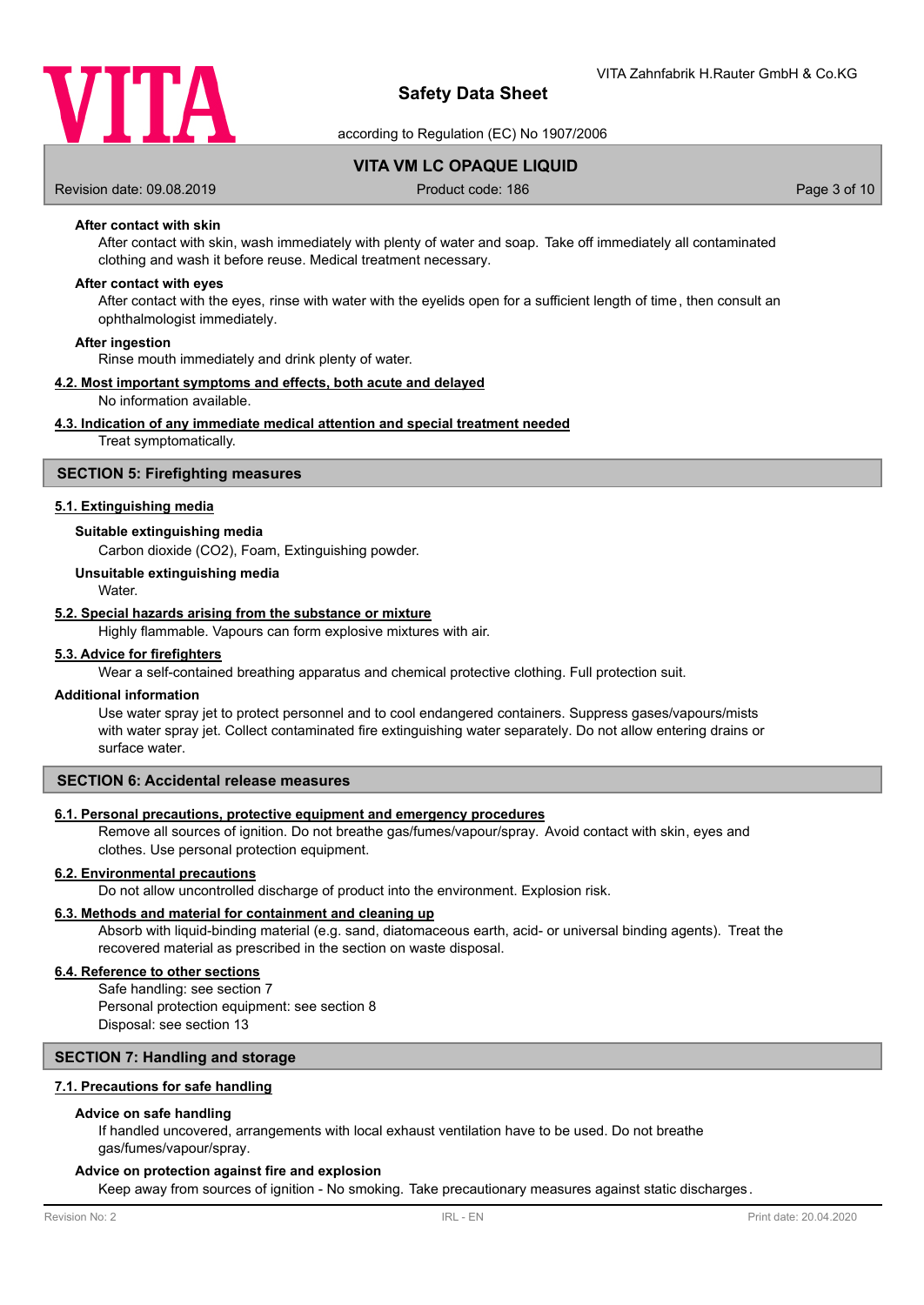

according to Regulation (EC) No 1907/2006

# **VITA VM LC OPAQUE LIQUID**

Revision date: 09.08.2019 **Product code: 186** Page 4 of 10

Vapours can form explosive mixtures with air.

### **7.2. Conditions for safe storage, including any incompatibilities**

### **Requirements for storage rooms and vessels**

Keep container tightly closed. Keep locked up. Store in a place accessible by authorized persons only. Provide adequate ventilation as well as local exhaustion at critical locations. Keep in a cool, well-ventilated place. Keep away from heat, hot surfaces, sparks, open flames and other ignition sources. No smoking.

### **Hints on joint storage**

Do not store together with: Oxidizing agent. Pyrophoric or self-heating substances.

### **SECTION 8: Exposure controls/personal protection**

### **8.1. Control parameters**

### **Occupational exposure limits**

| <b>CAS No</b> | Substance           | ppm              | mq/m <sup>3</sup> | fib/cm <sup>3</sup> | Category      | Origin |
|---------------|---------------------|------------------|-------------------|---------------------|---------------|--------|
| 80-62-6       | Methyl methacrylate | 50 l             |                   |                     | TWA (8 h)     |        |
|               |                     | 100 <sup>1</sup> |                   |                     | STEL (15 min) |        |

### **8.2. Exposure controls**



#### **Appropriate engineering controls**

If handled uncovered, arrangements with local exhaust ventilation have to be used. Do not breathe gas/fumes/vapour/spray.

#### **Protective and hygiene measures**

Remove contaminated, saturated clothing immediately. Draw up and observe skin protection programme. Wash hands and face before breaks and after work and take a shower if necessary . When using do not eat, drink, smoke, sniff.

### **Eye/face protection**

Wear eye protection/face protection.

#### **Hand protection**

When handling with chemical substances, protective gloves must be worn with the CE-label including the four control digits. The quality of the protective gloves resistant to chemicals must be chosen as a function of the specific working place concentration and quantity of hazardous substances. For special purposes, it is recommended to check the resistance to chemicals of the protective gloves mentioned above together with the supplier of these gloves. Recommended glove articles KCL Vitoject Breakthrough time (maximum wearing time) 30 min FKM (fluoro rubber)

### **Skin protection**

Flame-retardant protective clothing. Wear anti-static footwear and clothing .

## **Respiratory protection**

In case of inadequate ventilation wear respiratory protection. Provide adequate ventilation as well as local exhaustion at critical locations. Technical ventilation of workplace

### **SECTION 9: Physical and chemical properties**

## **9.1. Information on basic physical and chemical properties**

| Physical state: | Liquid         |
|-----------------|----------------|
| Colour:         | light yellow   |
| Odour:          | characteristic |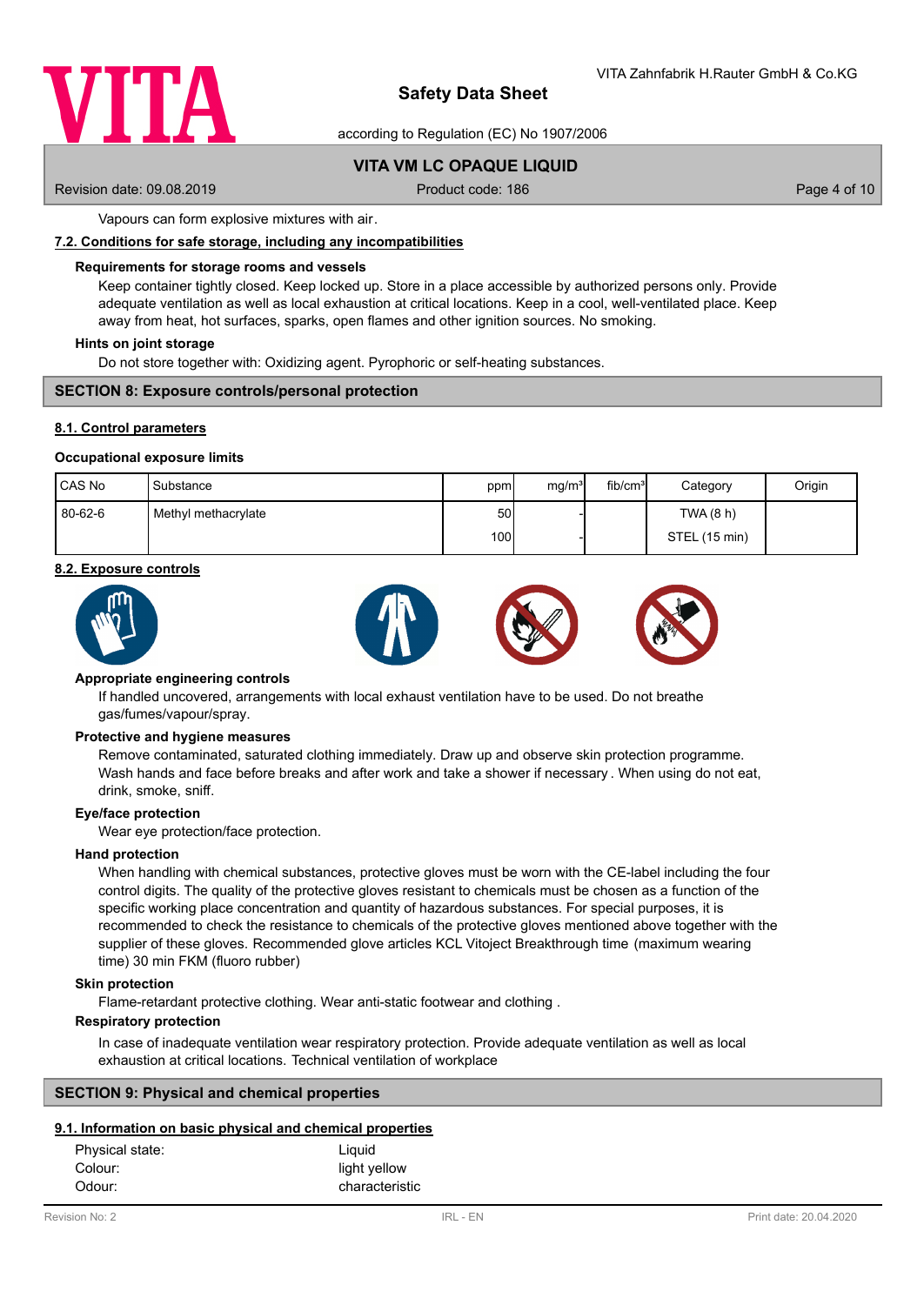

according to Regulation (EC) No 1907/2006

| Revision date: 09.08.2019                                     | <b>VITA VM LC OPAQUE LIQUID</b><br>Product code: 186 | Page 5 of 10 |
|---------------------------------------------------------------|------------------------------------------------------|--------------|
| pH-Value:                                                     | not determined                                       |              |
| Changes in the physical state                                 |                                                      |              |
| Melting point:                                                | not determined                                       |              |
| Initial boiling point and boiling range:                      | 101 °C                                               |              |
| Flash point:                                                  | 10 °C                                                |              |
| <b>Flammability</b><br>Solid:                                 | not applicable                                       |              |
| Gas:                                                          | not applicable                                       |              |
| <b>Explosive properties</b><br>The product is not: Explosive. |                                                      |              |
| Lower explosion limits:                                       | 2,1 vol. %                                           |              |
| Upper explosion limits:                                       | 12,5 vol. %                                          |              |
| <b>Auto-ignition temperature</b><br>Solid:<br>Gas:            | not applicable<br>not applicable                     |              |
| Decomposition temperature:                                    | not determined                                       |              |
| <b>Oxidizing properties</b><br>Not oxidising.                 |                                                      |              |
| Vapour pressure:<br>(at 50 $°C$ )                             | <= 1100 hPa                                          |              |
| Density:                                                      | not determined                                       |              |
| Water solubility:                                             | No                                                   |              |
| Solubility in other solvents<br>not determined                |                                                      |              |
| Partition coefficient:                                        | not determined                                       |              |
| Vapour density:                                               | not determined                                       |              |
| Evaporation rate:                                             | not determined                                       |              |
| 9.2. Other information                                        |                                                      |              |
| Solid content:                                                | 0,0%                                                 |              |
| <b>SECTION 10: Stability and reactivity</b>                   |                                                      |              |

# **10.1. Reactivity**

Highly flammable.

# **10.2. Chemical stability**

The product is stable under storage at normal ambient temperatures.

## **10.3. Possibility of hazardous reactions**

No known hazardous reactions.

# **10.4. Conditions to avoid**

Keep away from sources of heat (e.g. hot surfaces), sparks and open flames. Vapours can form explosive mixtures with air.

# **10.5. Incompatible materials**

No information available.

## **10.6. Hazardous decomposition products**

No known hazardous decomposition products.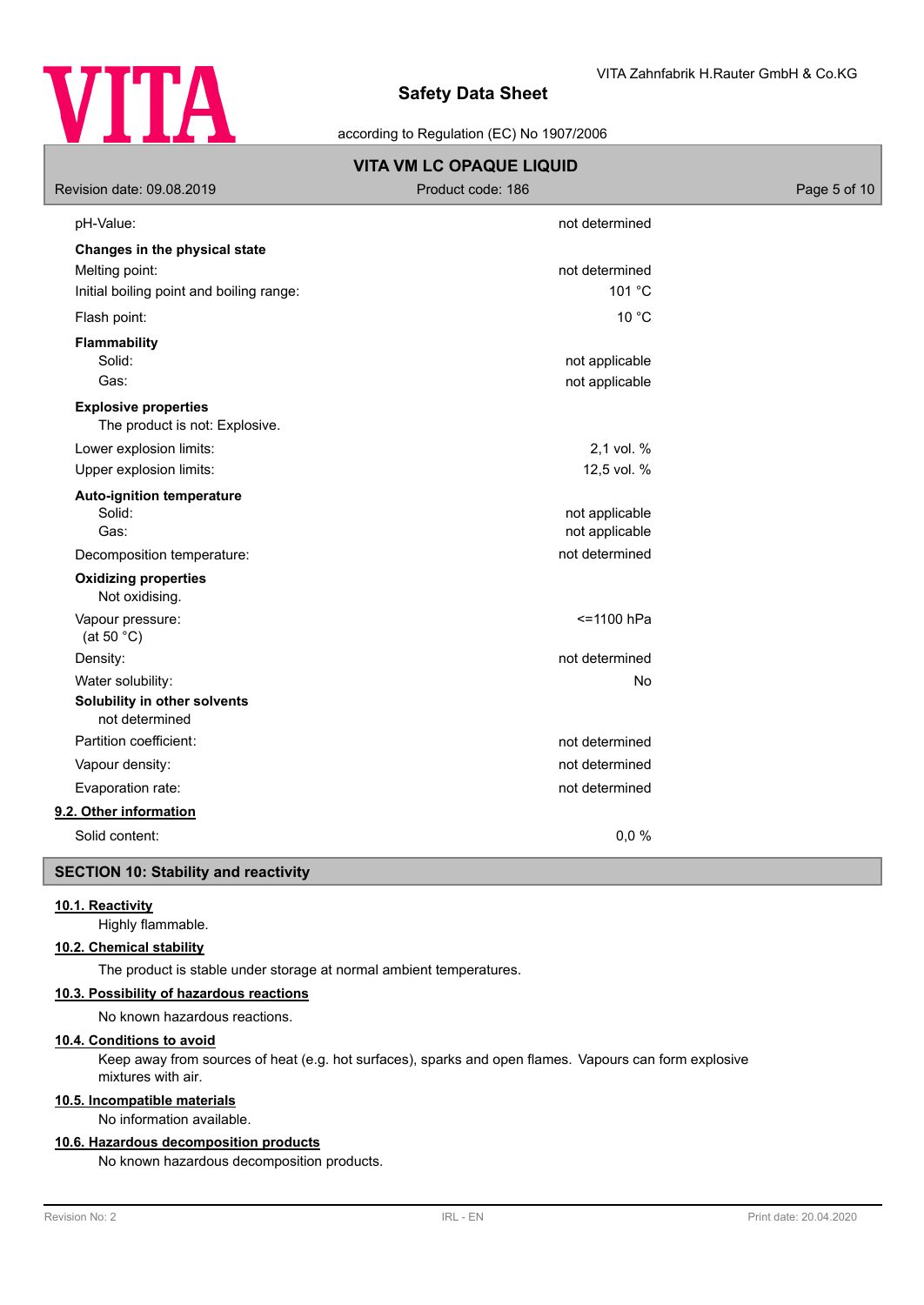

according to Regulation (EC) No 1907/2006

# **VITA VM LC OPAQUE LIQUID**

Revision date: 09.08.2019 **Product code: 186** Page 6 of 10

## **SECTION 11: Toxicological information**

# **11.1. Information on toxicological effects**

## **Acute toxicity**

Based on available data, the classification criteria are not met.

| CAS No    | Chemical name                                                                |                     |        |         |        |        |
|-----------|------------------------------------------------------------------------------|---------------------|--------|---------|--------|--------|
|           | Exposure route                                                               | Dose                |        | Species | Source | Method |
| 97-90-5   | ethylene dimethacrylate                                                      |                     |        |         |        |        |
|           | dermal                                                                       | LD50<br>mg/kg       | 3300   |         |        |        |
| 80-62-6   | methyl methacrylate                                                          |                     |        |         |        |        |
|           | dermal                                                                       | LD50<br>mg/kg       | > 5000 |         |        |        |
| 2867-47-2 | 2-dimethylaminoethyl methacrylate                                            |                     |        |         |        |        |
|           | oral                                                                         | <b>ATE</b><br>mg/kg | 500    |         |        |        |
|           | dermal                                                                       | <b>ATE</b><br>mg/kg | 1100   |         |        |        |
| 868-77-9  | 2-hydroxyethyl methacrylate                                                  |                     |        |         |        |        |
|           | oral                                                                         | LD50<br>mg/kg       | 5050   | Rat     |        |        |
| 80-62-6   | methyl methacrylate; methyl 2-methylprop-2-enoate; methyl 2-methylpropenoate |                     |        |         |        |        |
|           | dermal                                                                       | LD50<br> mg/kg      | >5000  |         |        |        |

# **Irritation and corrosivity**

Causes skin irritation.

Serious eye damage/eye irritation: Based on available data, the classification criteria are not met.

## **Sensitising effects**

May cause an allergic skin reaction. (ethylene dimethacrylate; methyl methacrylate; 7,7,9-Trimethyl-4,13-dioxo-3,14-dioxa-5,12-diaza-hexadecan-1,16-diol-dimethacrylat (mixture of isomers); 2-dimethylaminoethyl methacrylate; 2-hydroxyethyl methacrylate; methyl methacrylate; methyl 2-methylprop-2-enoate; methyl 2-methylpropenoate)

## **Carcinogenic/mutagenic/toxic effects for reproduction**

Based on available data, the classification criteria are not met.

## **STOT-single exposure**

May cause respiratory irritation. (methyl methacrylate; ethylene dimethacrylate)

### **STOT-repeated exposure**

Based on available data, the classification criteria are not met.

## **Aspiration hazard**

Based on available data, the classification criteria are not met.

## **Additional information on tests**

The mixture is classified as hazardous according to regulation (EC) No 1272/2008 [CLP].

## **SECTION 12: Ecological information**

# **12.1. Toxicity**

The product is not: Ecotoxic.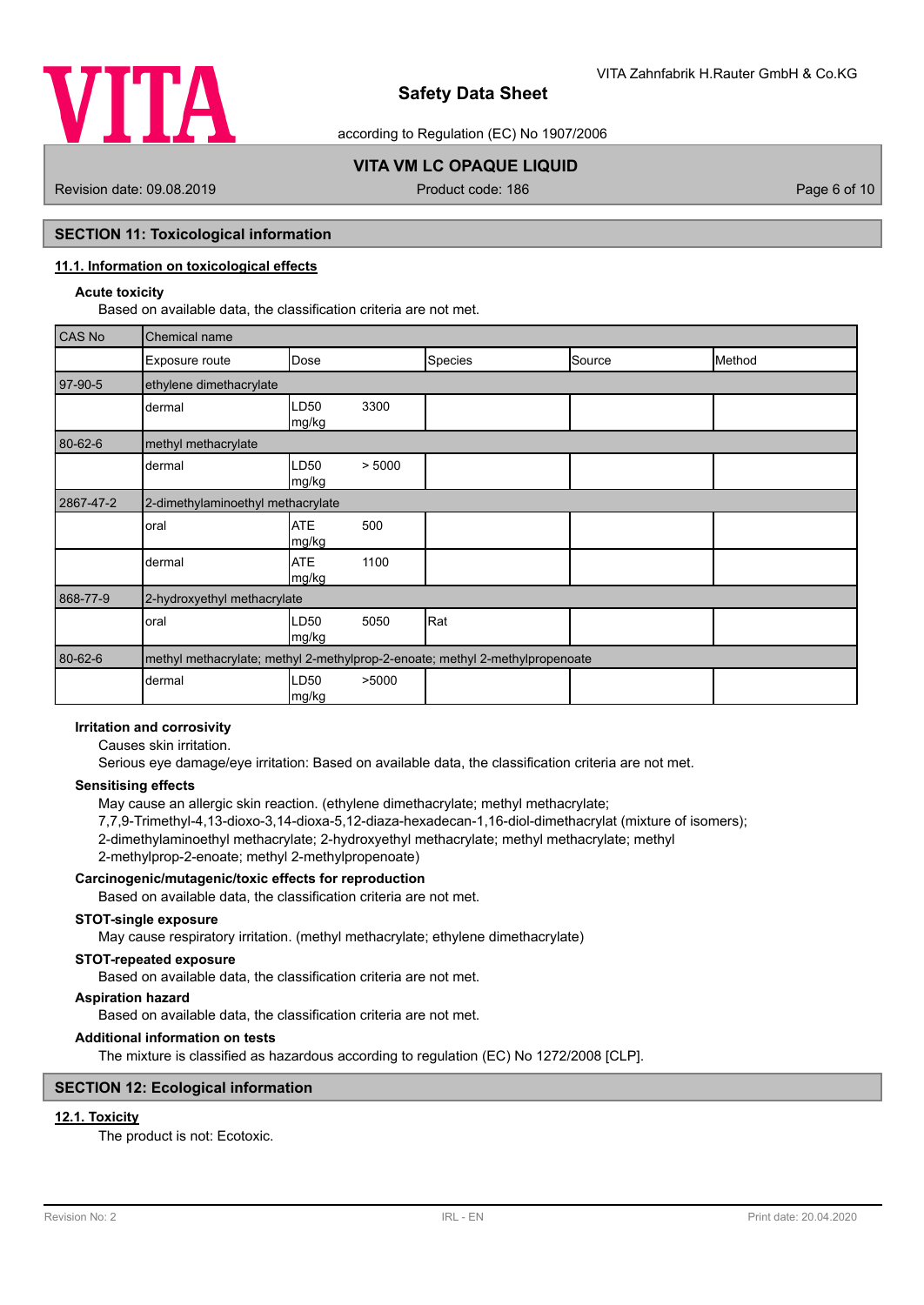

according to Regulation (EC) No 1907/2006

# **VITA VM LC OPAQUE LIQUID**

Revision date: 09.08.2019 **Product code: 186** Page 7 of 10

| <b>CAS No</b> | <b>Chemical name</b>        |                  |                                     |         |                 |  |  |
|---------------|-----------------------------|------------------|-------------------------------------|---------|-----------------|--|--|
|               | Aquatic toxicity            | Dose             | $\lfloor$ [h] $\lfloor$ [d] Species | ISource | <b>I</b> Method |  |  |
| 868-77-9      | 2-hydroxyethyl methacrylate |                  |                                     |         |                 |  |  |
|               | Acute fish toxicity         | LC50<br>227 mg/l | 96 h Pimephales promelas            |         |                 |  |  |

### **12.2. Persistence and degradability**

The product has not been tested.

### **12.3. Bioaccumulative potential**

The product has not been tested.

## **Partition coefficient n-octanol/water**

| CAS No         | <b>I</b> Chemical name        | Pow<br>Log |
|----------------|-------------------------------|------------|
| 868-77-<br>7-9 | [2-hydroxyethyl methacrylate] | 0,47       |

### **12.4. Mobility in soil**

The product has not been tested.

## **12.5. Results of PBT and vPvB assessment**

### The product has not been tested.

# **12.6. Other adverse effects**

No information available.

# **Further information**

Do not allow to enter into surface water or drains. Do not allow to enter into soil/subsoil.

## **SECTION 13: Disposal considerations**

## **13.1. Waste treatment methods**

## **Disposal recommendations**

Do not allow to enter into surface water or drains. Do not allow to enter into soil/subsoil. Dispose of waste according to applicable legislation.

### **Contaminated packaging**

Non-contaminated packages may be recycled. Handle contaminated packages in the same way as the substance itself.

### **SECTION 14: Transport information**

### **Land transport (ADR/RID)**

| 14.1. UN number:                  | <b>UN 1247</b>                          |
|-----------------------------------|-----------------------------------------|
| 14.2. UN proper shipping name:    | METHYL METHACRYLATE MONOMER, STABILIZED |
| 14.3. Transport hazard class(es): | 3                                       |
| 14.4. Packing group:              | Ш                                       |
| Hazard label:                     | 3                                       |
|                                   |                                         |
| Classification code:              | F <sub>1</sub>                          |
| <b>Special Provisions:</b>        | 386                                     |
| Limited quantity:                 | 1 L                                     |
| Excepted quantity:                | E <sub>2</sub>                          |
| Transport category:               | 2                                       |
| Hazard No:                        | 339                                     |
| Tunnel restriction code:          | D/E                                     |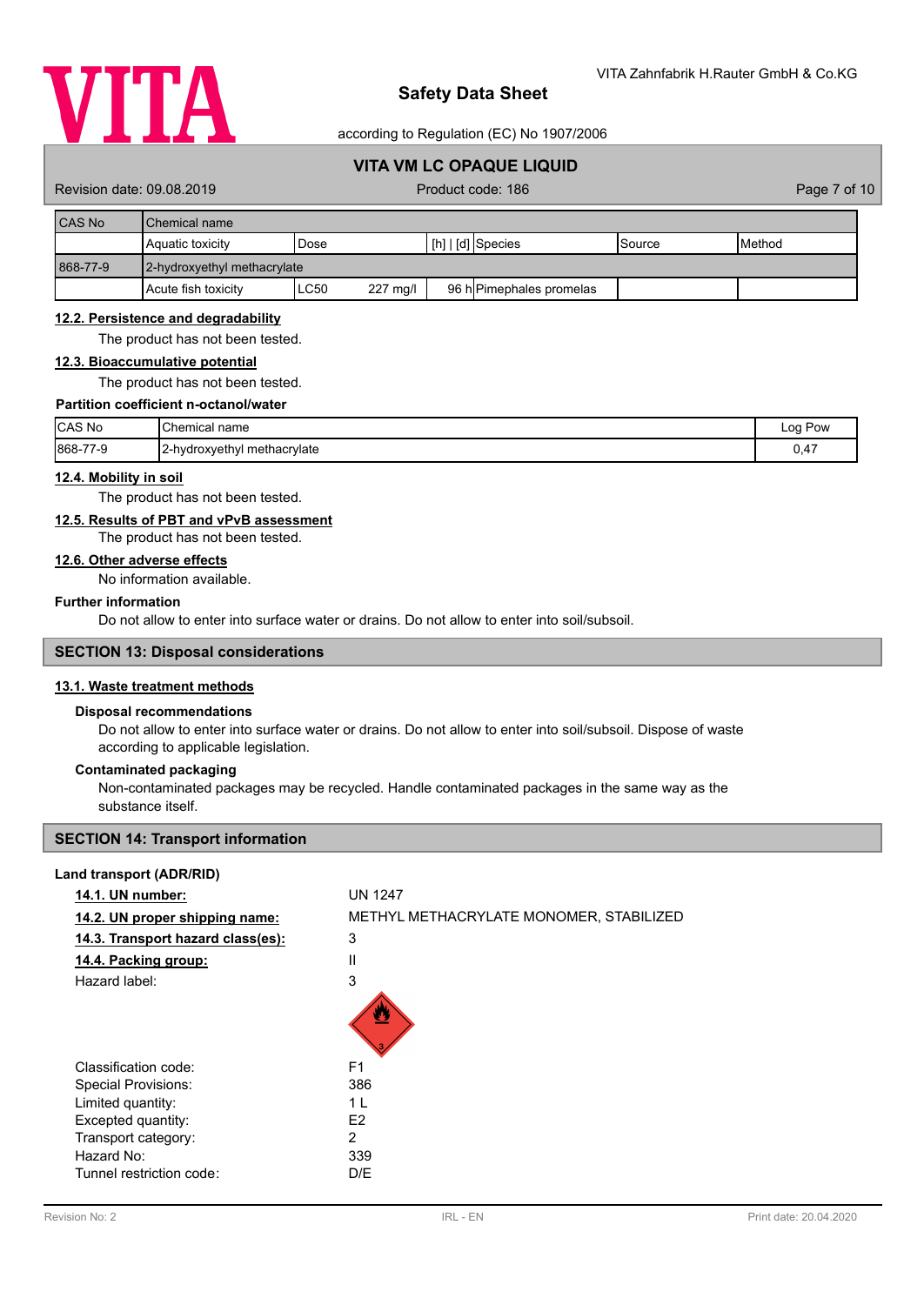

according to Regulation (EC) No 1907/2006

|                                                                       | <b>VITA VM LC OPAQUE LIQUID</b>         |              |
|-----------------------------------------------------------------------|-----------------------------------------|--------------|
| Revision date: 09.08.2019                                             | Product code: 186                       | Page 8 of 10 |
| Inland waterways transport (ADN)                                      |                                         |              |
| 14.1. UN number:                                                      | <b>UN 1247</b>                          |              |
| 14.2. UN proper shipping name:                                        | METHYL METHACRYLATE MONOMER, STABILIZED |              |
| 14.3. Transport hazard class(es):                                     | 3                                       |              |
| 14.4. Packing group:                                                  | Ш                                       |              |
| Hazard label:                                                         | 3                                       |              |
|                                                                       |                                         |              |
| Classification code:                                                  | F <sub>1</sub>                          |              |
| <b>Special Provisions:</b>                                            | 386                                     |              |
| Limited quantity:                                                     | 1 <sub>L</sub><br>E <sub>2</sub>        |              |
| Excepted quantity:                                                    |                                         |              |
| <b>Marine transport (IMDG)</b>                                        |                                         |              |
| 14.1. UN number:                                                      | <b>UN 1247</b>                          |              |
| 14.2. UN proper shipping name:                                        | METHYL METHACRYLATE MONOMER, STABILIZED |              |
| 14.3. Transport hazard class(es):                                     | 3                                       |              |
| 14.4. Packing group:                                                  | Ш                                       |              |
| Hazard label:                                                         | 3                                       |              |
| Special Provisions:                                                   | 386                                     |              |
| Limited quantity:                                                     | 1 <sub>L</sub>                          |              |
| Excepted quantity:<br>EmS:                                            | E <sub>2</sub><br>$F-E$ , S-D           |              |
| Air transport (ICAO-TI/IATA-DGR)                                      |                                         |              |
| 14.1. UN number:                                                      | <b>UN 1247</b>                          |              |
| 14.2. UN proper shipping name:                                        | METHYL METHACRYLATE MONOMER, STABILIZED |              |
| 14.3. Transport hazard class(es):                                     | 3                                       |              |
| 14.4. Packing group:                                                  | Ш                                       |              |
| Hazard label:                                                         | 3                                       |              |
|                                                                       |                                         |              |
| Special Provisions:                                                   | A209                                    |              |
| Limited quantity Passenger:                                           | 1 <sub>L</sub>                          |              |
| Passenger LQ:                                                         | Y341                                    |              |
| Excepted quantity:                                                    | E <sub>2</sub>                          |              |
| IATA-packing instructions - Passenger:                                | 353                                     |              |
| IATA-max. quantity - Passenger:<br>IATA-packing instructions - Cargo: | 5L<br>364                               |              |
| IATA-max. quantity - Cargo:                                           | 60L                                     |              |
| 14.5. Environmental hazards                                           |                                         |              |
| ENVIRONMENTALLY HAZARDOUS:                                            | no                                      |              |
| 14.6. Special precautions for user                                    |                                         |              |
| Warning: Combustible liquid.                                          |                                         |              |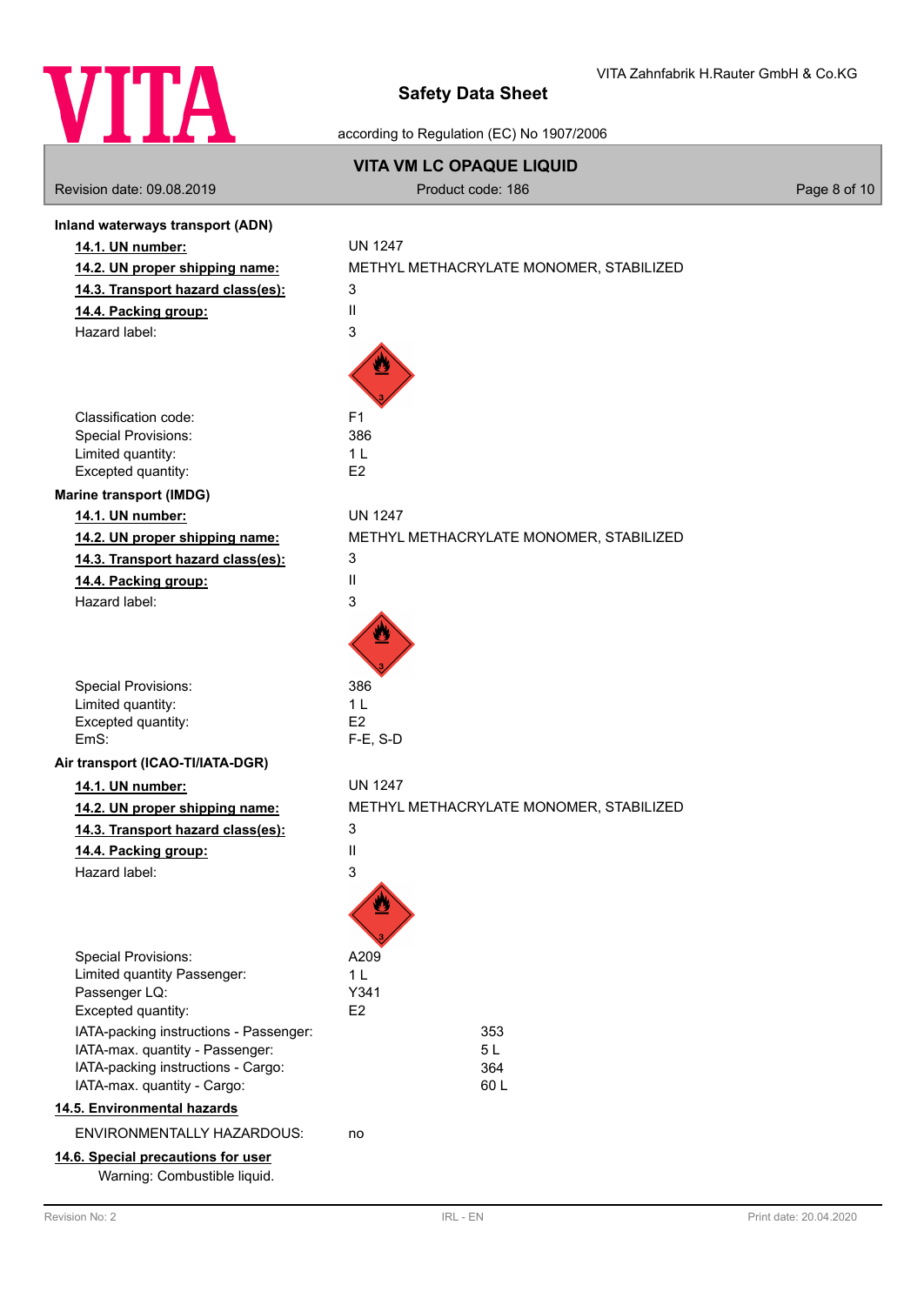

according to Regulation (EC) No 1907/2006

## **VITA VM LC OPAQUE LIQUID**

Revision date: 09.08.2019 **Product code: 186** Page 9 of 10

## **14.7. Transport in bulk according to Annex II of Marpol and the IBC Code**

not applicable

# **SECTION 15: Regulatory information**

# **15.1. Safety, health and environmental regulations/legislation specific for the substance or mixture**

## **EU regulatory information**

| Restrictions on use (REACH, annex XVII): |  |
|------------------------------------------|--|
|------------------------------------------|--|

| Entry 3: 2-hydroxyethyl methacrylate                 |                              |
|------------------------------------------------------|------------------------------|
| 2010/75/EU (VOC):                                    | 1.216 %                      |
| 2004/42/EC (VOC):                                    | 1.216 %                      |
| Information according to 2012/18/EU<br>(SEVESO III): | <b>P5c FLAMMABLE LIQUIDS</b> |

### **National regulatory information**

| Employment restrictions:       | Observe restrictions to employment for juveniles according to the 'juvenile |
|--------------------------------|-----------------------------------------------------------------------------|
|                                | work protection quideline' (94/33/EC).                                      |
| Water hazard class (D):        | 3 - strongly hazardous to water                                             |
| Skin resorption/Sensitization: | Causes allergic hypersensitivity reactions.                                 |

### **15.2. Chemical safety assessment**

Chemical safety assessments for substances in this mixture were not carried out.

## **SECTION 16: Other information**

### **Abbreviations and acronyms**

ADR: Accord européen sur le transport des marchandises dangereuses par Route (European Agreement concerning the International Carriage of Dangerous Goods by Road ) IMDG: International Maritime Code for Dangerous Goods IATA: International Air Transport Association GHS: Globally Harmonized System of Classification and Labelling of Chemicals EINECS: European Inventory of Existing Commercial Chemical Substances ELINCS: European List of Notified Chemical Substances CAS: Chemical Abstracts Service LC50: Lethal concentration, 50% LD50: Lethal dose, 50% CLP: Classification, labelling and Packaging REACH: Registration, Evaluation and Authorization of Chemicals GHS: Globally Harmonised System of Classification, Labelling and Packaging of Chemicals UN: United Nations DNEL: Derived No Effect Level DMEL: Derived Minimal Effect Level PNEC: Predicted No Effect Concentration ATE: Acute toxicity estimate LL50: Lethal loading, 50% EL50: Effect loading, 50% EC50: Effective Concentration 50% ErC50: Effective Concentration 50%, growth rate NOEC: No Observed Effect Concentration BCF: Bio-concentration factor PBT: persistent, bioaccumulative, toxic vPvB: very persistent, very bioaccumulative RID: Regulations concerning the international carriage of dangerous goods by rail ADN: European Agreement concerning the International Carriage of Dangerous Goods by Inland Waterways (Accord européen relatif au transport international des marchandises dangereuses par voies de navigation